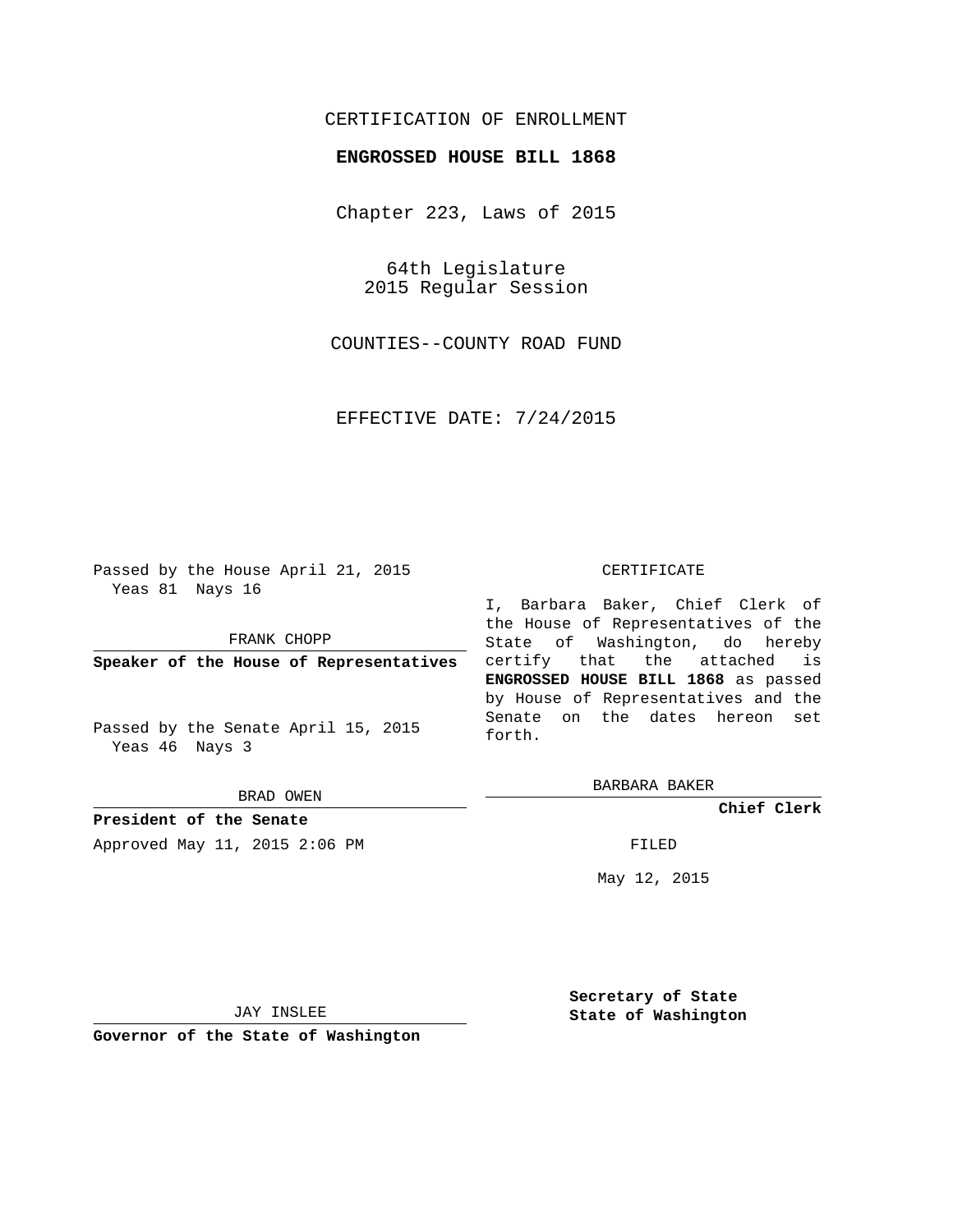## **ENGROSSED HOUSE BILL 1868**

AS AMENDED BY THE SENATE

Passed Legislature - 2015 Regular Session

# **State of Washington 64th Legislature 2015 Regular Session**

**By** Representatives Lytton and Morris

Read first time 01/30/15. Referred to Committee on Local Government.

 AN ACT Relating to county road fund purposes for certain counties; amending RCW 36.82.070; and reenacting and amending RCW 36.79.140.3

BE IT ENACTED BY THE LEGISLATURE OF THE STATE OF WASHINGTON:

 **Sec. 1.** RCW 36.82.070 and 2010 c 43 s 1 are each amended to read as follows:6

 (1) Any money paid to any county road fund may be used for the construction, alteration, repair, improvement, or maintenance of county roads and bridges thereon and for wharves necessary for ferriage of motor vehicle traffic, and for ferries, and for the acquiring, operating, and maintaining of machinery, equipment, quarries, or pits for the extraction of materials, and for the cost of establishing county roads, acquiring rights-of-way therefor, and expenses for the operation of the county engineering office, and for any of the following programs when directly related to county road 16 purposes:  $((+1))$  (a) Insurance;  $((+2))$  (b) self-insurance programs; 17 and  $((+3))$   $(c)$  risk management programs; and for any other proper county road purpose. Such expenditure may be made either independently or in conjunction with the state or any city, town, or tax district within the county. County road purposes include the construction, maintenance, or improvement of park and ride lots.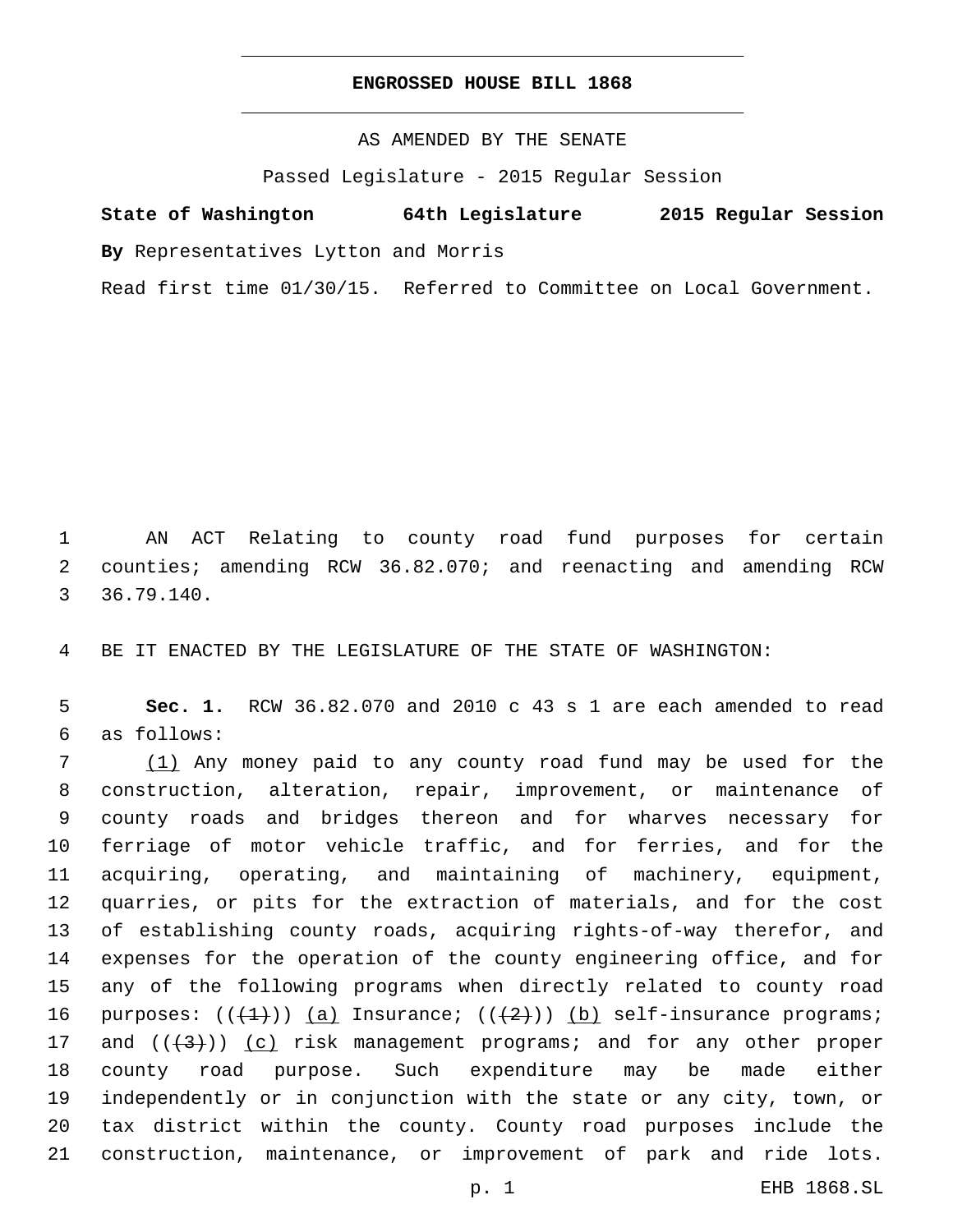County road purposes also include the removal of barriers to fish 2 passage related to county roads, and include, but are not limited to, the following activities associated with the removal of these barriers: Engineering and technical services; stream bank stabilization; streambed restoration; the placement of weirs, rock, or woody debris; planting; and channel modification. County road funds may be used beyond the county right-of-way for activities clearly associated with removal of fish passage barriers that are the responsibility of the county. Activities related to the removal of barriers to fish passage performed beyond the county right-of-way must not exceed twenty-five percent of the total cost of activities related to fish barrier removal on any one project, and the total annual cost of activities related to the removal of barriers to fish passage performed beyond the county rights-of-way must not exceed one-half of one percent of a county's annual road construction budget. The use of county road funds beyond the county right-of-way for activities associated with the removal of fish barriers is permissive, and wholly within the discretion of the county legislative authority. The use of county road funds beyond the county right-of-way for such activities does not create or impose a legal duty upon a county for salmon recovery work beyond the county right-of-way.

 (2) For counties that consist entirely of islands, county road purposes also include marine uses relating to navigation and moorage. Such a county may deposit revenue collected under RCW 84.52.043 and 36.82.040, in the amount or percentage determined by the county, into a subaccount within the county road fund to be used for marine facilities, including mooring buoys, docks, and aids to navigation.

 **Sec. 2.** RCW 36.79.140 and 2001 c 221 s 2 and 2001 c 212 s 26 are 30 each reenacted and amended to read as follows:

 At the time the board reviews the six-year program of each county each even-numbered year, it shall consider and shall approve for inclusion in its recommended budget, as required by RCW 36.79.130, the portion of the rural arterial construction program scheduled to be performed during the biennial period beginning the following July 1st. Subject to the appropriations actually approved by the legislature, the board shall as soon as feasible approve rural arterial trust account funds to be spent during the ensuing biennium for preliminary proposals in priority sequence as established